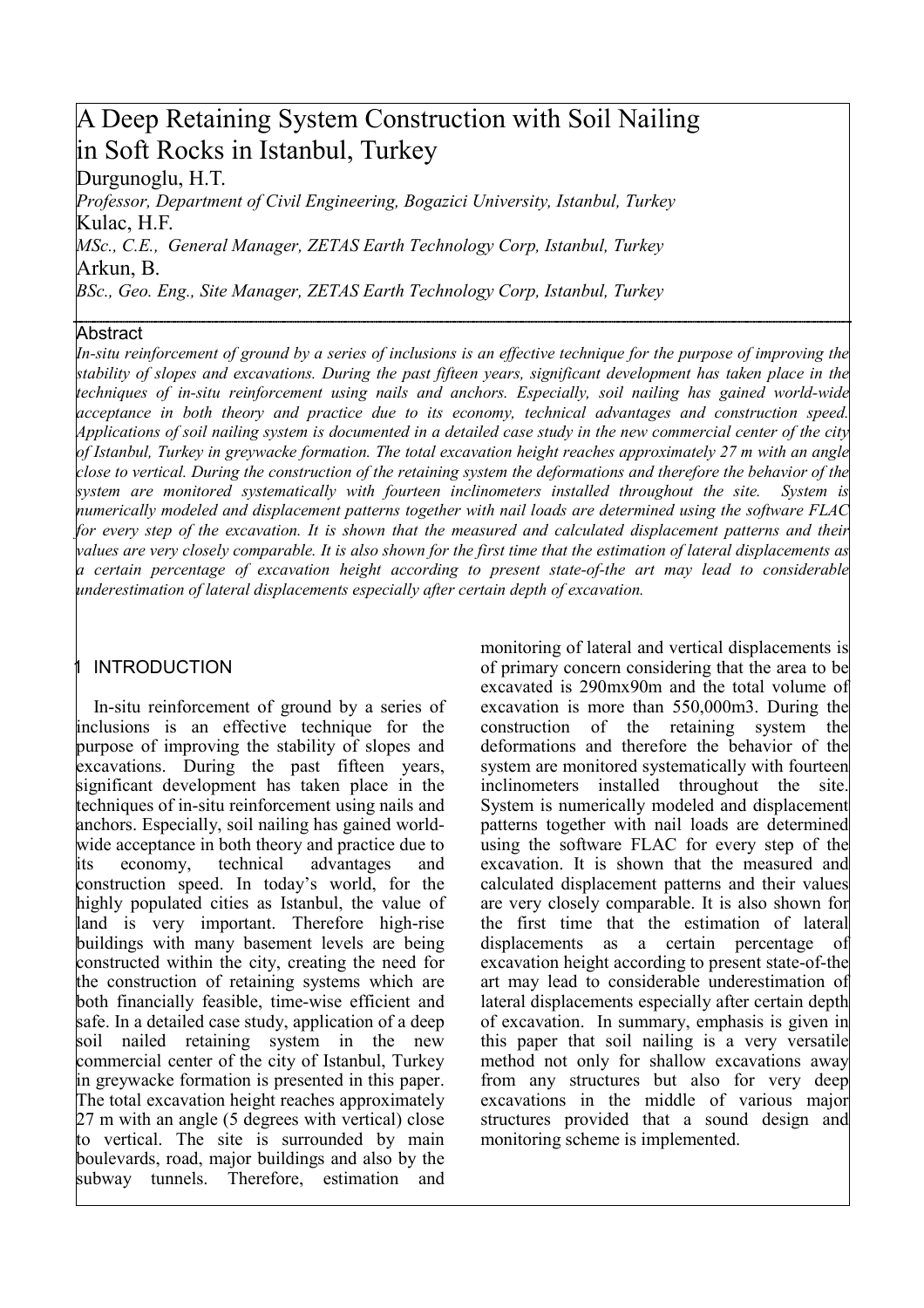# **SITE INFORMATION**

The system is designed for the construction of a large business and shopping center covering an area of approximately  $23,000 \text{ m}^2$  with twentyseven storey above the ground level. Figure 1 below presents the site lay-out.



Figure 1 Site Layout

The site is surrounded by main roads and boulevards. There are several buildings and the subway tunnels / station at close distance (12.0m- $(21.0<sub>m</sub>)$  to the excavation relative to the depth of excavation (max.  $27.0$ m). It is therefore very critical to estimate / monitor the lateral displacements and settlements parallel to the excavation of the foundation pit (290mx90m). This paper presents the calculations, inclinometer (inco 9) readings and relevant evaluations for one of the most critical sections (indicated as subject section in the above figure) where there is a high rise commercial building at 21.0m distance to the top of the soil nailed wall. The site is situated within 20 km distance to the North Anatolian Fault (NAF). According to the risk analysis performed for Marmara Region in which the subject site is located, for a risk of 10%, maximum earthquake magnitude according to the Richter scale is given as  $M=7.7$  for a structure lifetime of 50 years. Further, according to the recent study performed, there is a probability of 65% within 30 years for a major rupture in NAF located within the Marmara Sea. Therefore although the retaining system was temporary, it

was preferred as well to have a flexible system like soil-nailed wall, that could stand for a bedrock acceleration of  $a_{max} = 0.40g$ .

#### 3 SOIL CONDITIONS

The geological units encountered at the subject site are graywackes which are classified as Thrace formation. This unit is composed of shales. siltstones and weak sandstones including many joints and fractures. Soil investigations by means of full coring and pressuremeter testing are carried out at the site to determine the proper geotechnical parameters to be used in the soil nailed wall design. Table 1 summarizes the parameters utilized in FLAC analysis for the subject section.

#### 4 MONITORING

Monitoring is carried out by means of fourteen inclinometers installed around the excavation pit at critical (an accessible) locations (see plan). Optical measurements at surface points are also carried out but it was concluded after certain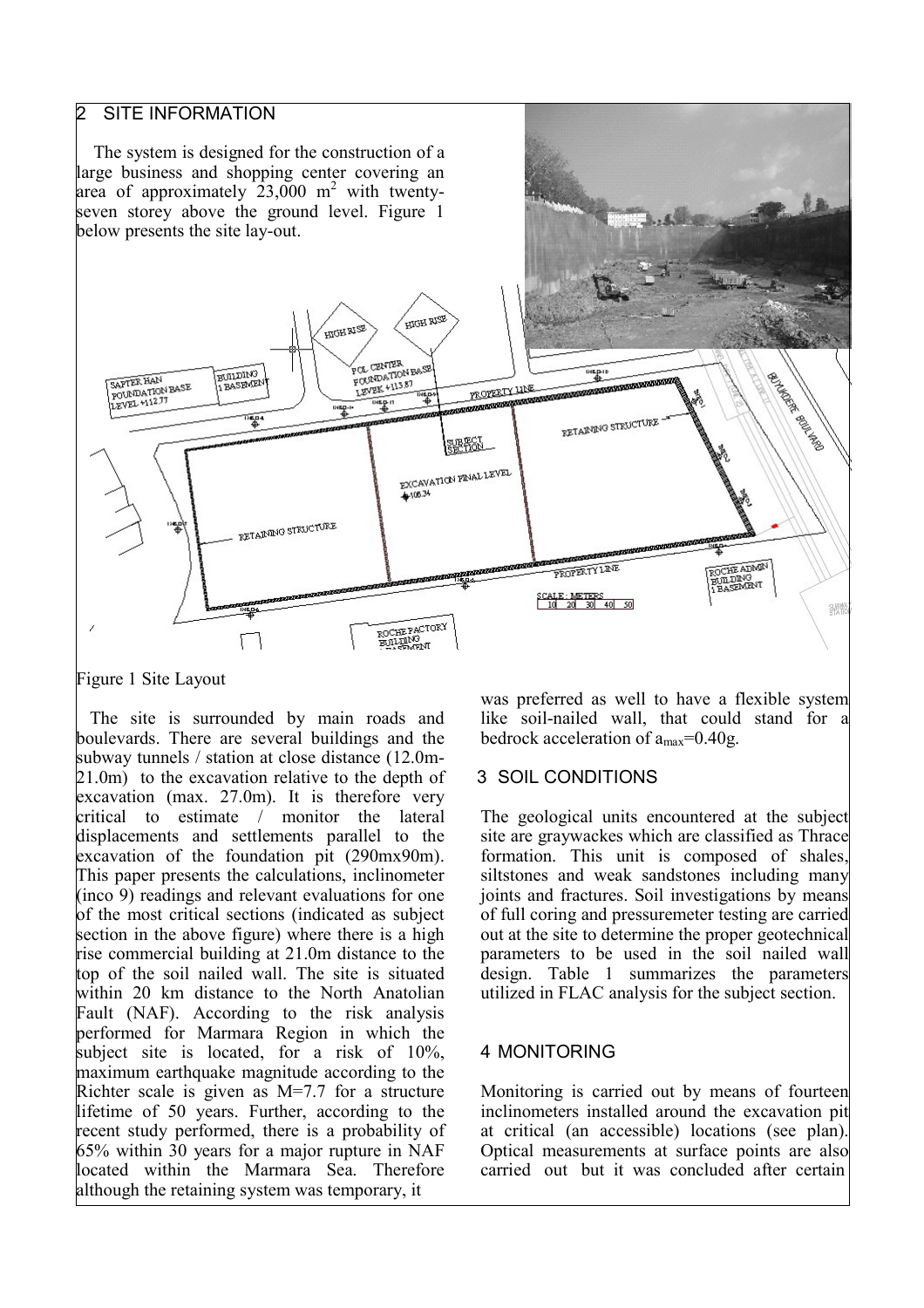| Table 1 Geotechnical Modeling              |        |    |              |     |     |     |              |     |     |  |  |
|--------------------------------------------|--------|----|--------------|-----|-----|-----|--------------|-----|-----|--|--|
| Description                                | Depth- |    | $\mathsf{v}$ | Φ   | c   | F   | $\mathbf{v}$ | ĸ   | G   |  |  |
|                                            | m      |    |              |     |     |     |              |     |     |  |  |
|                                            | from   | to | kN/m3        | deg | kPa | Mpa |              | Mpa | Mpa |  |  |
| CLAY, totally<br>weathered<br>greywacke    | 0      | 9  | 19           | 28  | 0   | 75  | 0.3          | 63  | 29  |  |  |
| <b>GREYWACK</b><br>weak - very<br>weak     | E. 9   | 30 | 20           | 28  | 5   | 180 | 0.4          | 200 | 67  |  |  |
| <b>GREYWACK</b><br>weak - medium<br>strong | E30    | 40 | 20           | 30  | 5   | 250 | 0.4          | 278 | 93  |  |  |

period of readings that the precision of optical measurements were not sufficient for the purpose. The inclinometer readings taken from INCO 9 which is the closest one to the section analyzed in this paper is presented below in Figure 2.

 $06.04.01 - 7.50m$ 



Figure 2 Inco 9 Readings

The inclinemeter reading and the relevant excavation depth are illustrated to follow the ratio of lateral displacement / excavation depth and continuation of lateral displacements at one excavation level in time. The Figure 3 presents the progress of excavation and lateral displacements (at the top of the soil nailed wall) in time. It is

determined from this figure that the lateral displacements increase in parallel with the increased excavation depth and continued to increase 30-40 days more even after the excavation stopped at 21.70m.





# 5 ANALYSIS BY FLAC

FLAC is a two dimensional explicit finite difference program for engineering mechanics computation. This program simulates the behavior of structures built of soil, rock or other materials that may undergo plastic flow when their yield limits are reached. Materials are represented by elements or zones which form a grid that is adjusted by the user to fit the shape of the objects to be modeled. Each element behaves according to the prescribed linear or non linear stress / strain law in response to the applied forces or boundary restraints. The material can yield, flow and the grid can deform and move with the material that is represented. The explicit Lagrangian calculation scheme and the mixed discretization zoning technique used in FLAC ensure that plastic collapse and flow are modeled very accurately. FLAC contains many special features including interface elements. plane strain/stress ground axisymmetric modes. water and consolidation calculations, structure elements (beams, cables, piles) and dynamic analysis capability. FLAC is used in this case to model the behavior of the soil nailed wall mainly for the purpose of determining / comparing the displacements within the wall and the surrounding roads, buildings etc and also to determine the tensile nail loads with its distribution along the nail The analysis is carried out in step wise manner in parallel to the real excavation and nail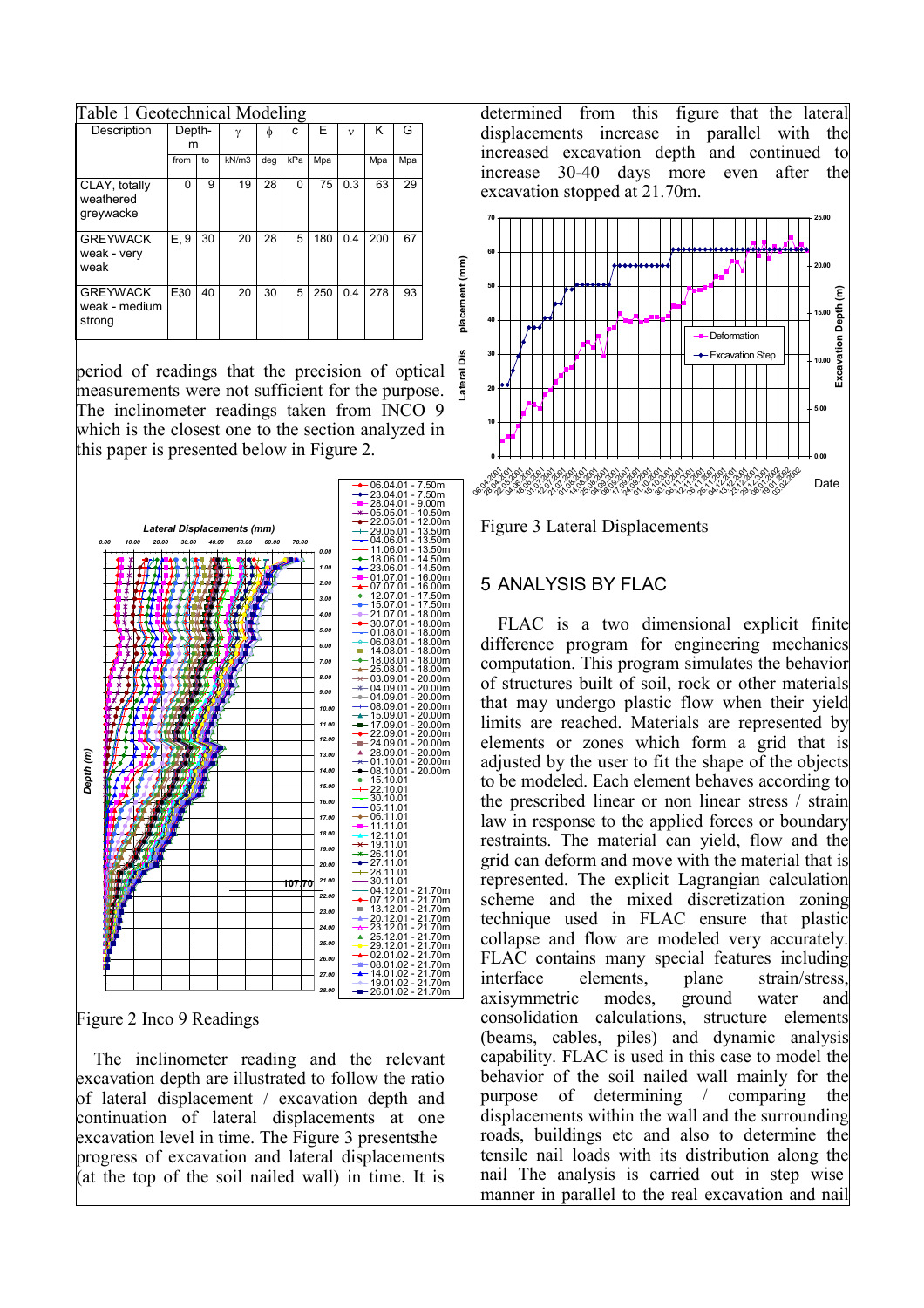installation steps of vertically 1.5m. The required parameters (displacement, stresses etc) are calculated for each step and a very limited and compacted amount of the calculations / plots / tables that can be obtained from FLAC is presented herein. The Figure 4 illustrates the section of analysis and the nail configuration used in this section (sh : horizontal /sv : vertical nail spacing :  $L$  : nail length).

elastic beam elements and nails are modeled as cable elements (that can only carry tensile loads). The existing retaining wall of neighboring POL Center Building and its contact with the surrounding soil are modeled by beam elements and special interface elements.

One sample output plot of FLAC is given below in Figure 6 to illustrate the distribution of displacements (horizontal) when the excavation is at  $107.70$ m (i.e. excavation step 14).



Figure 4 The Analyzed Section

The above shown section is simulated by the following FLAC model as given in Figure 5 (where also distribution of nail load in one nail is shown).



Figure 5 FLAC Model

In FLAC, soil is modeled as a viscoelastic material (that behaves according to Mohr-Coulomb law), the shotcrete cover is modeled as

Figure 6 Sample Output

It should be noted that the lateral displacement distribution obtained in this model is affected by the presence of Pol Center building. The interface element used to model the reduced friction resistance between the existing retaining wall of Pol Center building and the surrounding soil leads to increase in settlements along this interface affecting the deformation pattern of the complete model. Therefore, the deformations presented in this paper are to be evaluated knowing this fact and should not be fully extrapolated for any soil nailed wall  $in$ similar soil conditions. Nevertheless, the, deformation (especially the lateral displacement versus depth) evaluations given in this paper is believed to add a significant information to the soil nailing behavior mainly due to the reason that this case study is based on a very deep  $(27m)$  in the max, section and  $21.7m$  in the subject section analyzed in this paper) application of soil nailing system where very reliable and long term inclinometric data is available.

In addition, FLAC provided very reliable information of axial / tensile forces and its distribution along the nails. The model figure presented in this page illustrates the distribution of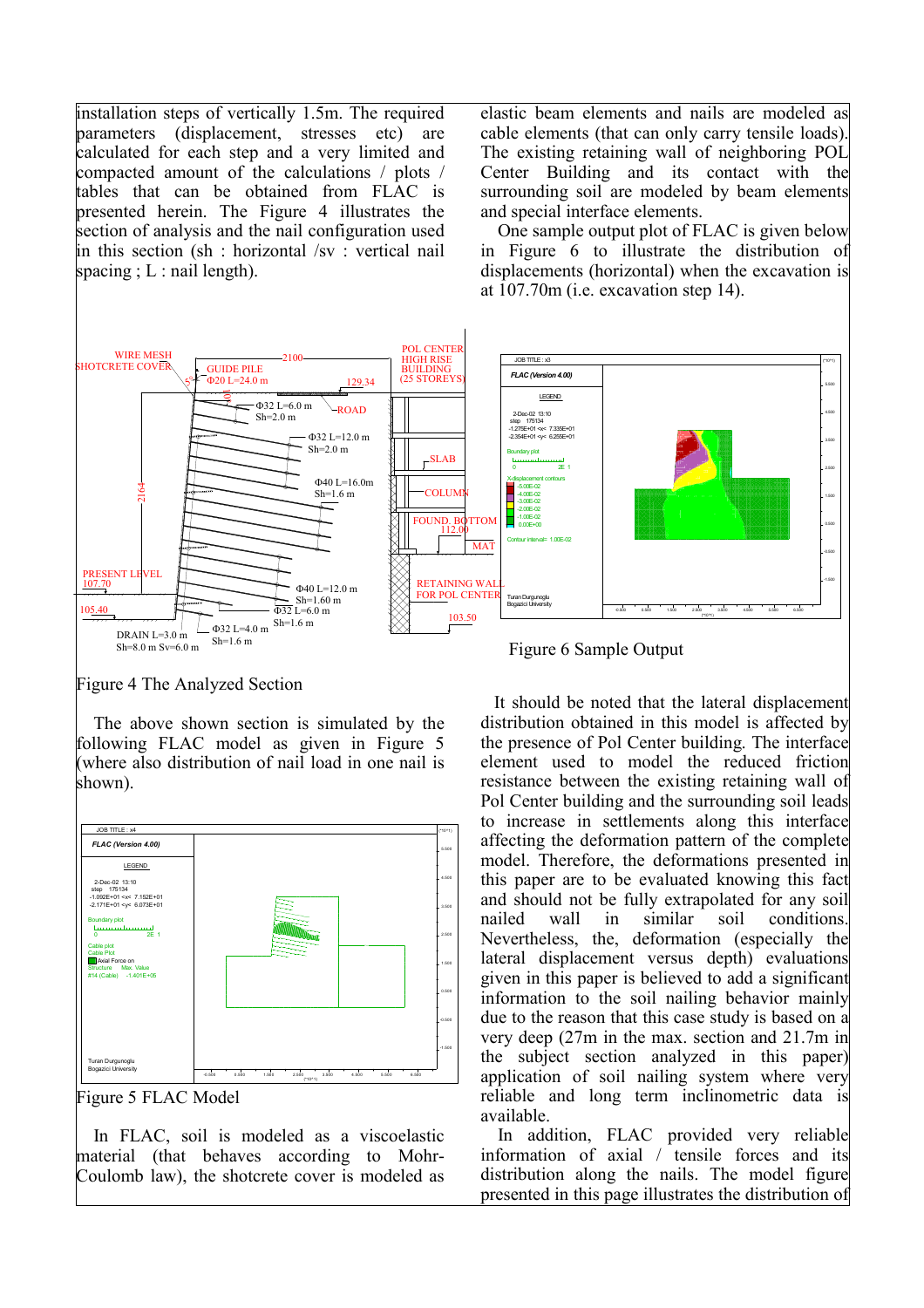the tensile load in one of the nails. The analysis show that the nail force at the connection with the facing is 60-70% of the maximum force in the nail especially for long nails that extend sufficient distance behind the potential most critical sliding wedge (surface with the minimum factor of safety for overall stability). The Table 2 presents the variation of nail loads at each excavation step (from 10 to 14, i.e. from depth  $15m$  to  $21.7m$ ) and final max. design loads that are estimated to develop within nails.

Table 2 Nail Loads

| <b>Anchor Loads at every Construction Stage</b> |     |     |                                         |     |      |     |      |              |  |  |
|-------------------------------------------------|-----|-----|-----------------------------------------|-----|------|-----|------|--------------|--|--|
| Anchor                                          | Sh  |     | Excavation Stages / Anchor Loads (kN/m) | Max | Nail |     |      |              |  |  |
| Level                                           | m   | 10  | 11                                      | 12  | 13   | 14  | kN/m | Load<br>(kN) |  |  |
| 1                                               | 2.0 | 19  | 18                                      | 18  | 18   | 18  | 21   | 41           |  |  |
| 2                                               | 2.0 | 29  | 29                                      | 29  | 29   | 29  | 30   | 60           |  |  |
| 3                                               | 2.0 | 63  | 82                                      | 101 | 104  | 104 | 104  | 207          |  |  |
| 4                                               | 2.0 | 64  | 65                                      | 65  | 65   | 66  | 66   | 131          |  |  |
| 5                                               | 2.0 | 72  | 72                                      | 72  | 72   | 72  | 73   | 145          |  |  |
| 6                                               | 2.0 | 66  | 69                                      | 70  | 71   | 71  | 71   | 143          |  |  |
| 7                                               | 1.6 | 114 | 118                                     | 124 | 136  | 151 | 151  | 242          |  |  |
| 8                                               | 1.6 | 125 | 125                                     | 126 | 132  | 137 | 137  | 219          |  |  |
| 9                                               | 1.6 | 134 | 144                                     | 143 | 147  | 151 | 151  | 242          |  |  |
| 10                                              | 1.6 | 108 | 151                                     | 162 | 165  | 167 | 167  | 267          |  |  |
| 11                                              | 1.6 |     | 125                                     | 163 | 182  | 183 | 183  | 292          |  |  |
| 12                                              | 1.6 |     |                                         | 141 | 183  | 197 | 197  | 314          |  |  |
| 13                                              | 1.6 |     |                                         |     | 151  | 198 | 198  | 316          |  |  |
| 14                                              | 1.6 |     |                                         |     |      | 161 | 161  | 258          |  |  |

This analysis is necessary to check single nail capacity and safety (both bond and steel strengths). It is recommended to install strain <u>leauges</u> to some of the nails to determine the tensile forces and its distribution along the nail in very deep soil nailing applications as a further supplement to the monitoring scheme that is implemented in this case study.

#### 6 MEASURED-CALCULATED **LATERAL DISPLACEMENTS**

Figure 7  $is$ prepared from measured inclinometers) and calculated (FLAC) data. The figure shows that both results (i.e. inclinometer measurements and FLAC calculations) agree favorably for all excavation and construction steps. The lateral displacement at the top of the soil nailed wall is 0.1% of the excavation depth but only up to the level of 13.5m excavation depth. From this point downwards, this ratio increases radically to 0.2% at 19.0m and 0.3% at 21.7m excavation depths. In other words, assuming one ratio (as frequently done) for the estimation of the lateral displacement of the soil nailed walls as a proportion of the excavation depth might be very misleading especially for deep applications. It is therefore essential that deep  $(>10<sub>m</sub>)$  soil nailing applications are to be monitored  $\mathbf{b}$ v means of proper devices (inclinometers, extensometers, strain gauges etc) and numerical calculation schemes (eg FLAC) are to be used for design calculations. Conventional design methods (such a limit state analysis) and lateral displacement predictions based on the previous recommendations will not be sufficient and especially misleading for displacements for such major soil nailing applications.

# **7 CONCLUSIONS**

Following conclusions are obtained from this case study;

- (a) Soil nailing is a very versatile excavation retaining system even for deep excavations close to major structures.
- (b) There was a substantial saving (about  $20\%$ )